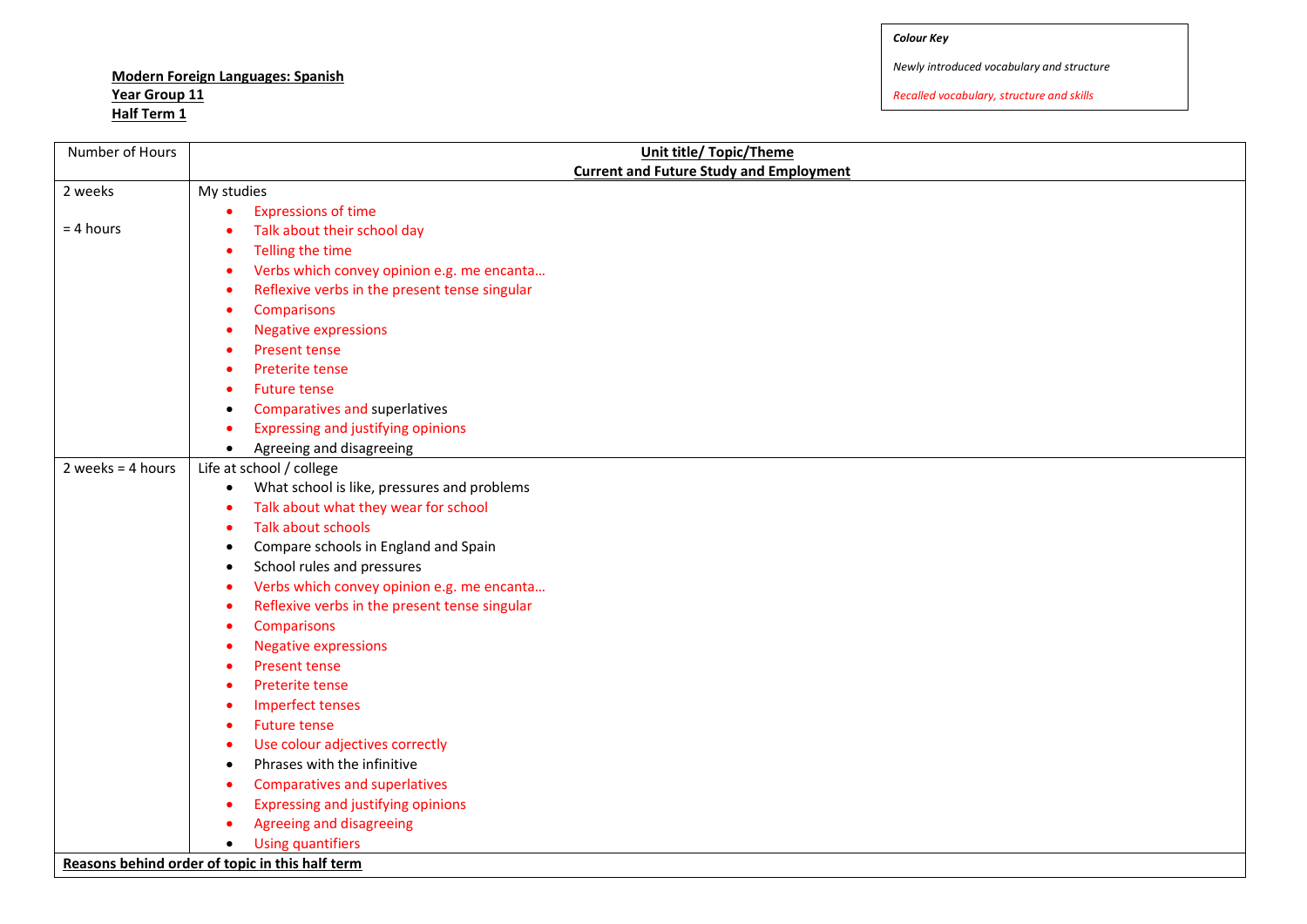- Pupils continue to build their knowledge and be able to communicate about themselves in the target language.
- $\bullet$  Scaffolding Each topic builds on the previous
- Opportunity to revisit key grammatical structures and skills.
- Revisiting the basics of each topic and moving forward to cover higher level vocab and structure.
- Studying the topic of school and pressures in schools e.g. exams is very appropriate as the pupils prepare to take their exams and mocks are this term.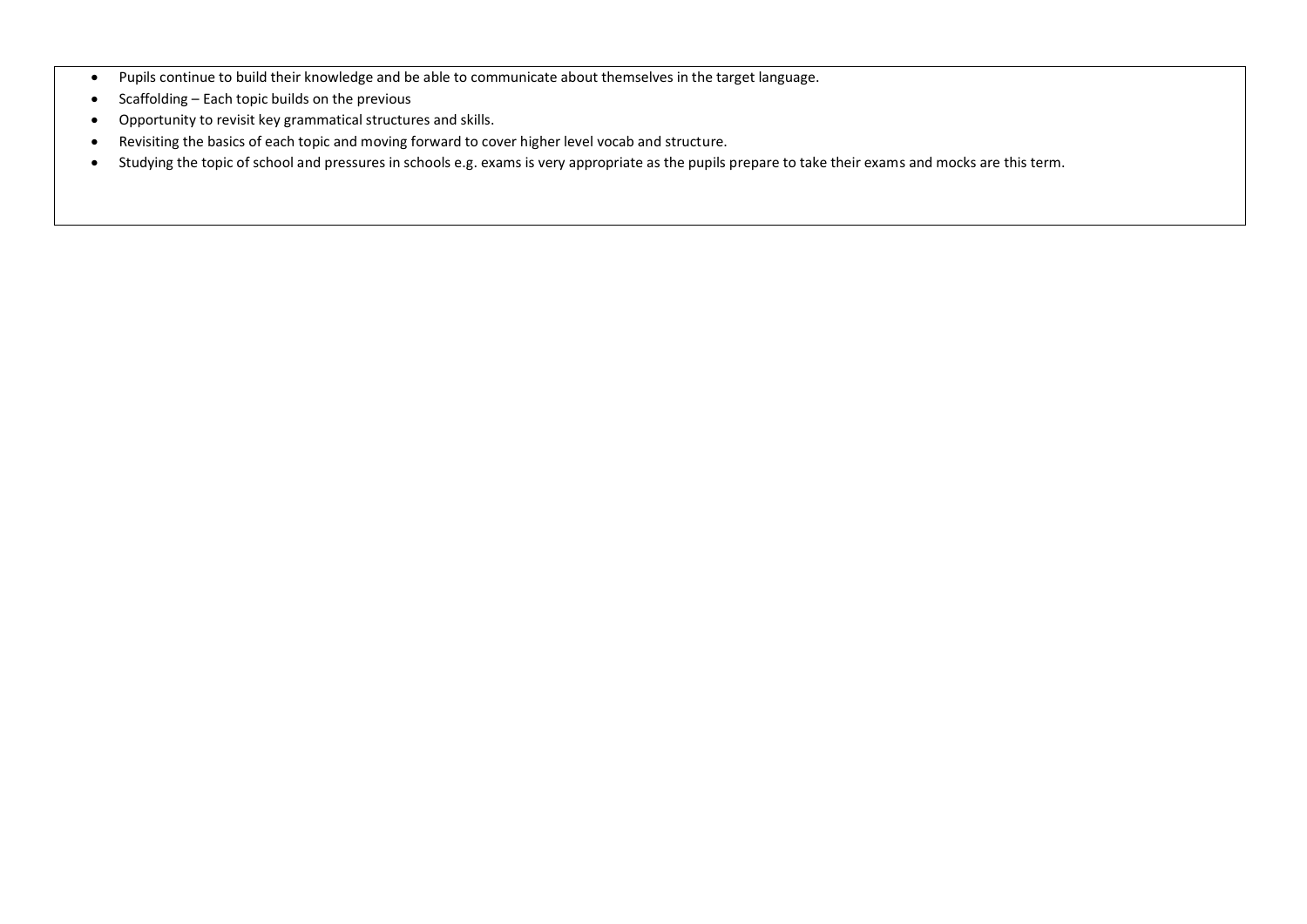## **Modern Foreign Languages: Spanish Year Group 11 Half Term 2**

*Newly introduced vocabulary and structure*

| Number of Hours                                                                                   | Unit title/ Topic/Theme                                                                                                               |  |
|---------------------------------------------------------------------------------------------------|---------------------------------------------------------------------------------------------------------------------------------------|--|
|                                                                                                   | <b>Current and Future Study and Employment</b>                                                                                        |  |
| 2 weeks                                                                                           | Education post 16                                                                                                                     |  |
| $= 4$ hours                                                                                       | Intentions for higher and further education                                                                                           |  |
|                                                                                                   | <b>Future tense</b>                                                                                                                   |  |
|                                                                                                   | Justifying opinions and giving reasons for choices                                                                                    |  |
|                                                                                                   | Benefits of school versus college<br>$\bullet$                                                                                        |  |
| 2 weeks                                                                                           | Career choices and ambitions                                                                                                          |  |
| $= 4$ hours                                                                                       | Talk about future plans<br>$\bullet$                                                                                                  |  |
|                                                                                                   | Talk about part-time jobs<br>٠                                                                                                        |  |
|                                                                                                   | Discuss different jobs<br>$\bullet$                                                                                                   |  |
|                                                                                                   | Apply for jobs<br>$\bullet$                                                                                                           |  |
|                                                                                                   | Talk about work experience<br>٠                                                                                                       |  |
|                                                                                                   | Advantages and disadvantages of different jobs                                                                                        |  |
|                                                                                                   | Masculine and feminine nouns                                                                                                          |  |
|                                                                                                   | <b>Using cognates</b><br>$\bullet$                                                                                                    |  |
|                                                                                                   | Tener que + infinitive                                                                                                                |  |
|                                                                                                   | Preterite tense                                                                                                                       |  |
|                                                                                                   | Imperfect tense                                                                                                                       |  |
|                                                                                                   | Forming sentences with si<br>٠                                                                                                        |  |
|                                                                                                   | Conditional tense (especially with gustar and poder)                                                                                  |  |
|                                                                                                   | Variety of verbs to refer to future                                                                                                   |  |
|                                                                                                   | Perfect tense                                                                                                                         |  |
|                                                                                                   | Reasons behind order of topic in this half term                                                                                       |  |
|                                                                                                   |                                                                                                                                       |  |
| $\bullet$                                                                                         | Pupils continue to build their knowledge and be able to communicate about themselves in the target language.                          |  |
| $\bullet$                                                                                         | Scaffolding - Each topic builds on the previous                                                                                       |  |
| Opportunity to revisit key grammatical structures and skills.                                     |                                                                                                                                       |  |
| Revisiting the basics of each topic and moving forward to cover higher level vocab and structure. |                                                                                                                                       |  |
|                                                                                                   | Studying the topic of sfuture ambitions is very appropriate as the pupils prepare to take their option choices for post 16 education. |  |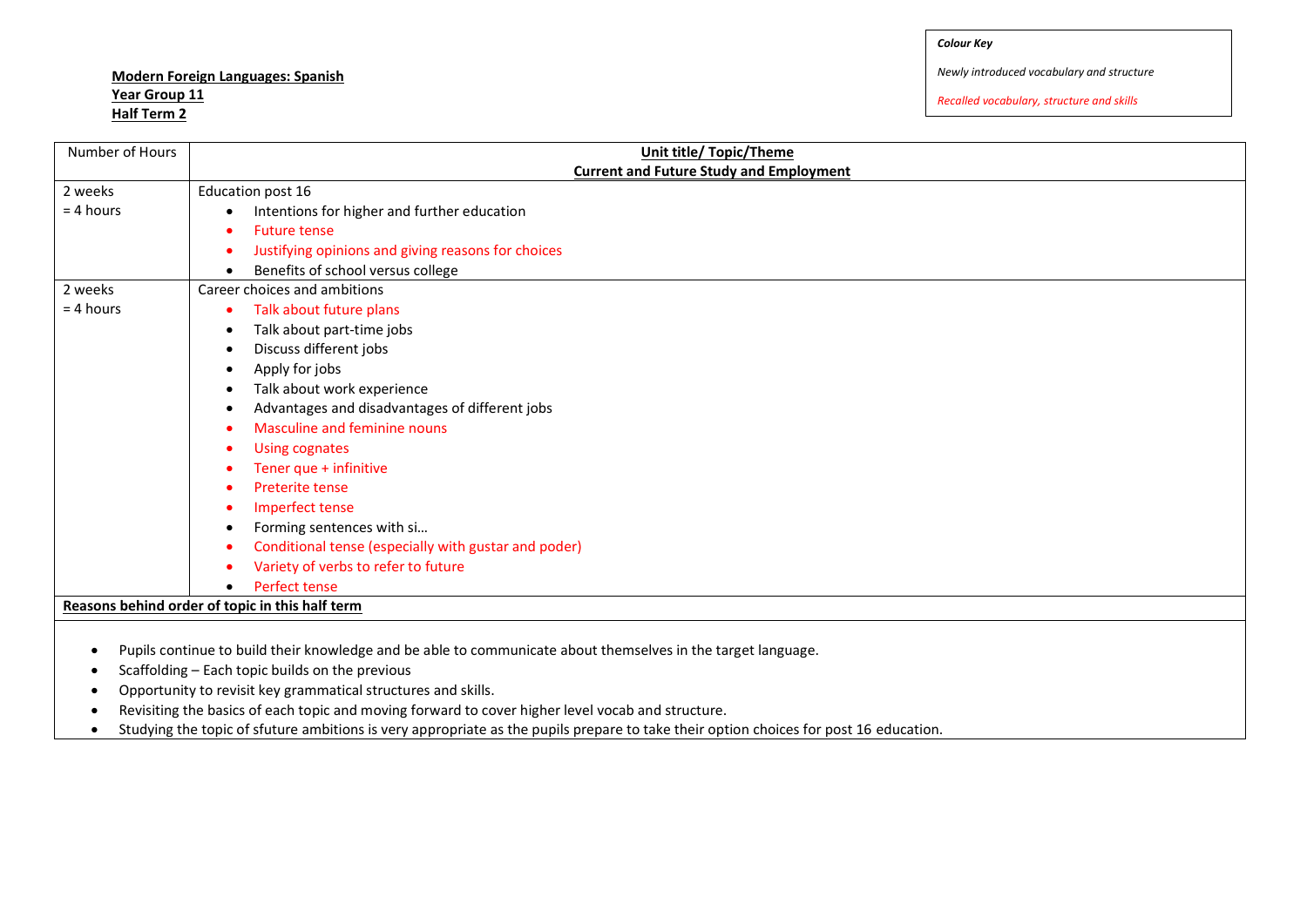## **Modern Foreign Languages: Spanish Year Group 11 Half Term 3**

*Newly introduced vocabulary and structure*

| Number of Hours                                                                                                                                                                                                                                                                                                                                                                     | Unit title/ Topic/Theme<br><b>Revision of all topics</b> |
|-------------------------------------------------------------------------------------------------------------------------------------------------------------------------------------------------------------------------------------------------------------------------------------------------------------------------------------------------------------------------------------|----------------------------------------------------------|
| 6 weeks                                                                                                                                                                                                                                                                                                                                                                             | Revision - Y9 topics                                     |
| $= 12$ hours                                                                                                                                                                                                                                                                                                                                                                        |                                                          |
| Reasons behind order of topic in this half term                                                                                                                                                                                                                                                                                                                                     |                                                          |
| Opportunity to revisit key grammatical structures and skills.<br>Revision of theme 1 just before the exam after studying the topics first in the GCSE course as bridging units.<br>Revision of all themes and skills simultaneously to mirror the GCSE exam and fully prepare students, allowing them to identify their personal areas of weakness to help focus their<br>revision. |                                                          |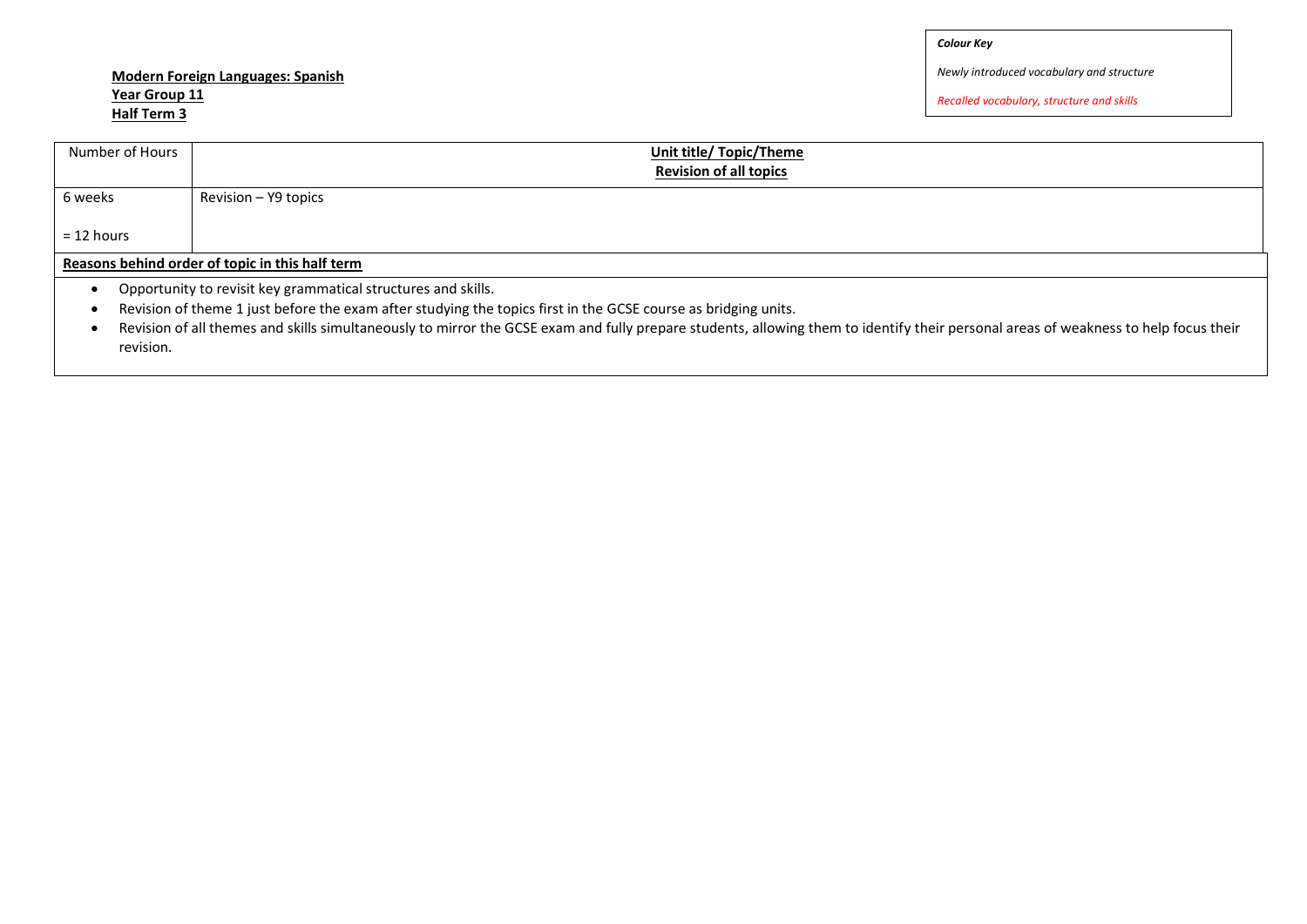## **Modern Foreign Languages: Spanish Year Group 11 Half Term 4.**

*Newly introduced vocabulary and structure*

*Recalled vocabulary, structure and skills*

| Number of Hours                                               | <b>Unit title/ Topic/Theme</b><br><b>Current and Future Study and Employment</b> |  |
|---------------------------------------------------------------|----------------------------------------------------------------------------------|--|
| 4.5 weeks<br>$= 9$ hours                                      | <b>Revision Y10</b>                                                              |  |
| Reasons behind order of topic in this half term               |                                                                                  |  |
| Opportunity to revisit key grammatical structures and skills. |                                                                                  |  |

 Revision of all themes and skills simultaneously to mirror the GCSE exam and fully prepare students, allowing them to identify their personal areas of weakness to help focus their revision.